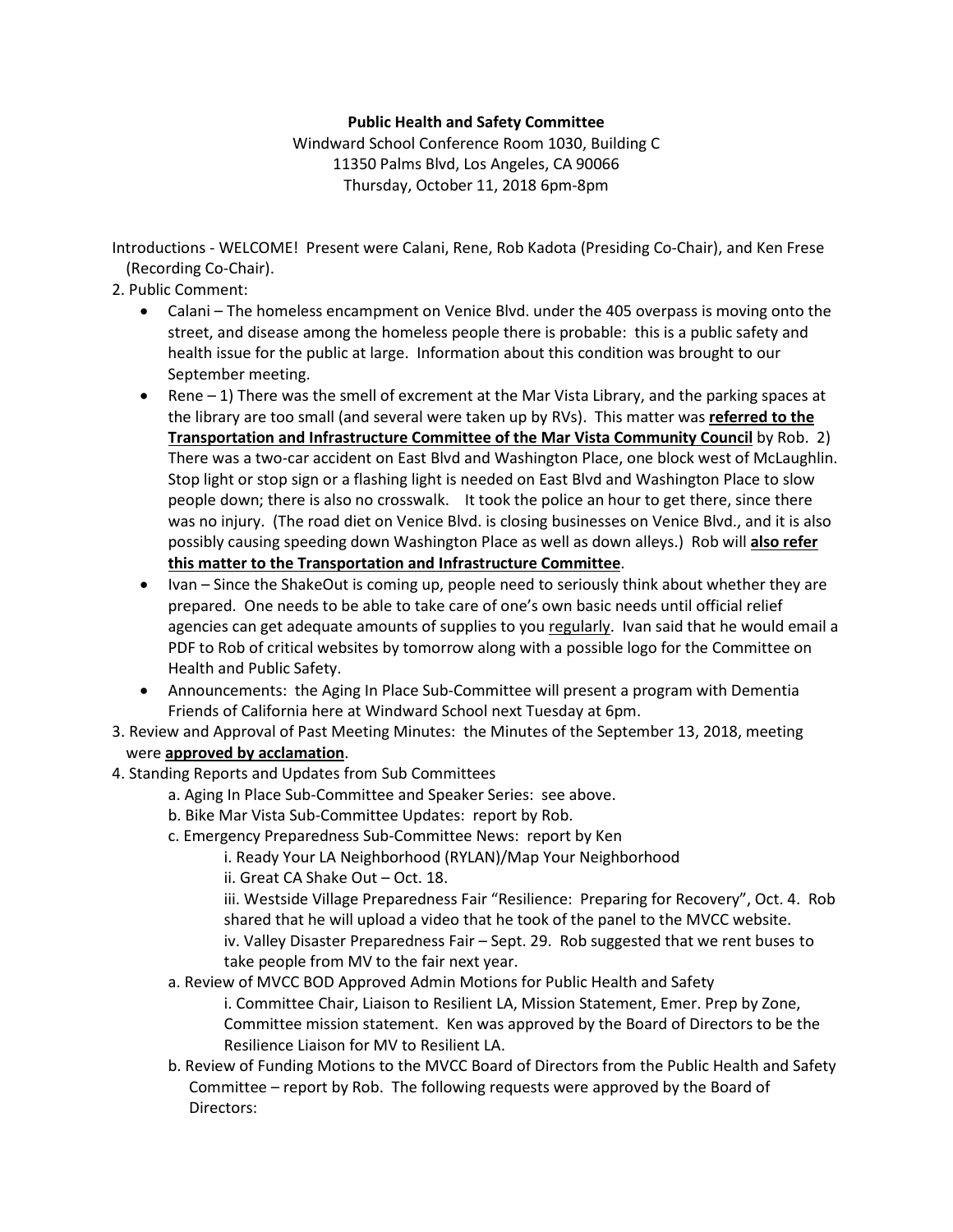i. LAPD Winter Wonderland - \$1,000. Funded.

ii. Refreshments for CERT Classes co-sponsored by MVCC - \$300. Left off agenda.

iii. First Aid Kit Supplies - \$500. Funded. What to purchase?

iv. High Visibility Vests - \$1500. Funded. MarVista.org Cares, on the back. Logo without the sun. Only one color: black. To Outreach Committee.

v. Coffee with a Cop by Zones - \$600. Funded.

## 6. New Business

a. Funding Motion to support the cost of renting a room at the Coffee Connection for meetings of the Emergency Preparedness Sub-Committee - \$250 (\$25 x 10) Rob moved, Ken seconded. **Approved by acclamation**.

b. Neighborhood Watch Materials/Notebooks

i. Rob made a presentation of several ideas for discussion and feedback to recruit more Block Captains and increase participation in Neighborhood Watch:

1. a) Neighborhood Safety Walks. b) Map Your Neighborhood/Emergency Preparedness for your Block. c) Dog Walker Watch: a popular programin some places; we could empower these people and give them vests or bandanas for their dogs (Rob had a sample). d) Rob distributed materials from National Neighborhood Watch Program and suggested that we could create our own NW guide. e) Ask LAPD to help us publicize quarterly Block Captain meetings. f) Do a launch to the leadership (Zone Directors, Neighborhood Associations, potential block captains) with the possible title "Were Stronger Together – Neighborhood Watch", "Block Captains Building Community". g) February 2019, Have a Valentine theme in February 2019: "Get Close(r) – Know Your Neighbor"; "Safer Communities"; "Making Connections"; "See Something – Say Something"; "Leading the Way". (In response to a question Rob stated that to his knowledge there are only two containers of emergency preparedness resources in MV: Westdale [on the MV Elementary campus] and Hilltop [on the North Venice Little League field]). h) Make a food and refreshment request for Block Captain events. i) Give a Block Captains a workbook, a manual, and a vest. (Rob distributed the 5 Points of Contact document from the LAPD, which includes the names and contact information of the 4 Senior Lead Officers for MV.) j) Hold a Zombie Pandemic event: when someone is prepared for the Zombie Apocalypse they are also prepared for emergencies/disasters. It was decided to plan this for Halloween 2019 and connect it with next ShakeOut, putting a link on our website.

2. Next steps – revisions to materials, outreach, recruitment and calendar of. events.

c. Administrative Motion - Review and approval of Public Health and Safety Committee mission statement. Ken led a discussion of the draft mission statement, which was pared down to the following:

i. The MVCC Public Health and Safety Committee is committed to building a more resilient Los Angeles by addressing the needs of our most vulnerable stakeholders and neighborhoods. Our proposed actions are intended to convey safety and security while building resilience to both the impacts of unexpected catastrophic events and chronic underlying stresses.

- 1. Safe and Thriving Angelenos
- 2. Strong and Connected Neighborhoods
- 3. Prepared and Responsive City